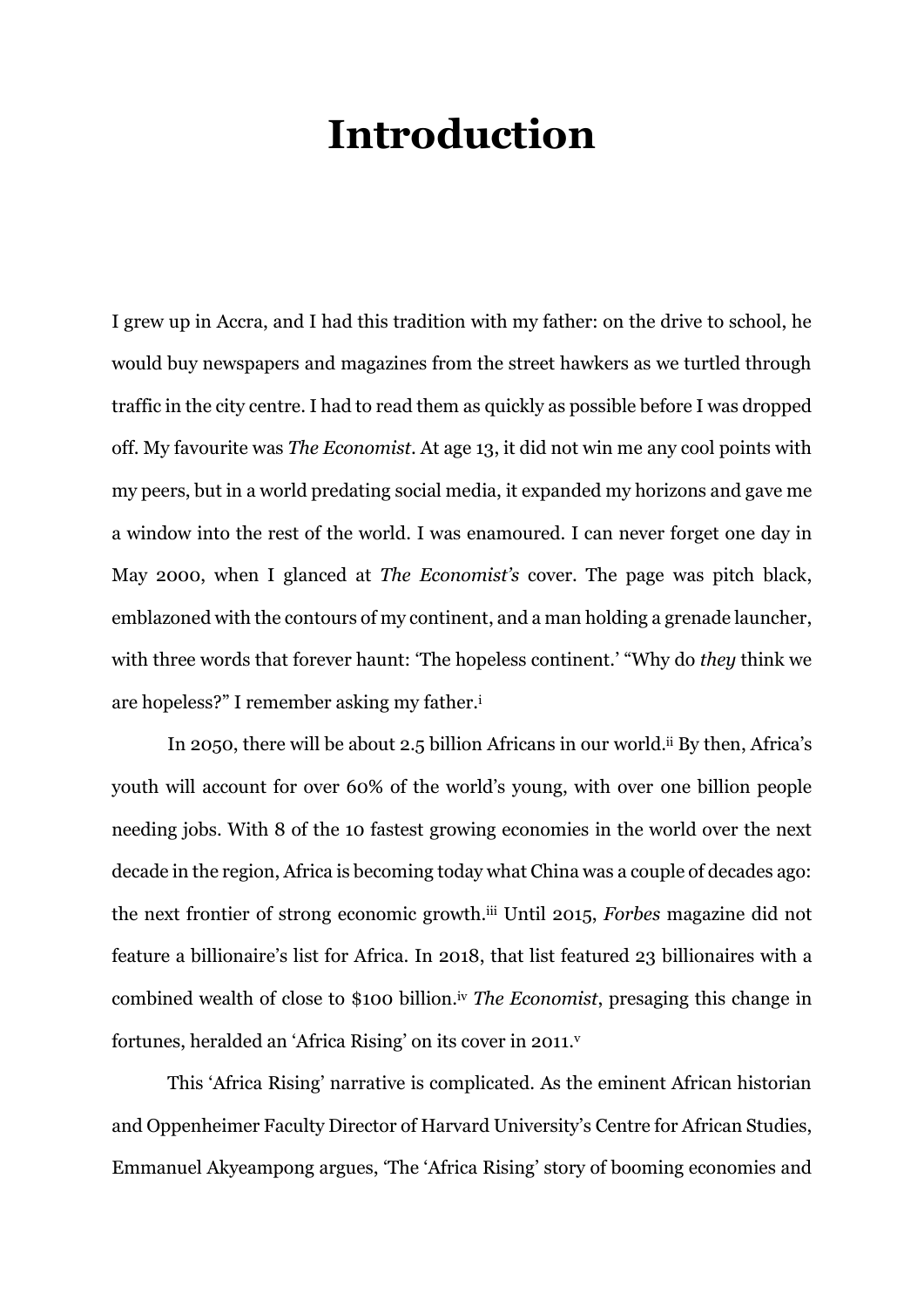growing middle classes is important in correcting the global perception of Africa, for Africa has not always been in decline. The 500 years after European arrival in Africa saw an increasing integration of Africa into the global economy, but often on terms which worked against Africa's interests: the slave trade through the end of the 19th century, then European colonial rule to the 1960s. The challenge of development has been the story since, as Africa struggled with the legacies of colonial rule, its marginal share of global trade, and corrupt and dictatorial leadership.' vi

This reversal in fortunes and economic surge of the region has been uplifting for the continent, and for me personally as an African whose childhood perceptions of identity were mired in tropes of poverty and darkness and magazine covers declaring us hopeless. Africa's rising is, however, complicated by the reality of its diversity. A Deloitte report on the continent's economic outlook noted that 'The Africa Rising narrative was always flawed. Africa is so diverse that it has always been simplistic to have a single view of the continent. The vast geography, nascent markets, lack of connectivity, very low regional integration and lack of trained people and knowledge networks make a more nuanced view of a multi-speed Africa more appropriate.'<sup>vii</sup> We also have to contend with the rising inequality that has accompanied much of the economic growth. While we are proud of having some of the fastest growing economies in the world, we are also home to seven of the ten most unequal countries in the world.viii Africa may be rising, but not every African is rising. Whether or not you believe our economic growth is sustainable, what is undeniable is that the continent is growing and is doing so at one of the fastest rates in the world.

My friend and Business School classmate, Irene Sun, in her book *The Next Factory of the World* argues that 'Chinese factories in Africa' are 'the future that will create broad-based prosperity for Africans.' She adds: 'I finally understood that the future of Africa depends on industrialization. This is what will allow Africa to follow in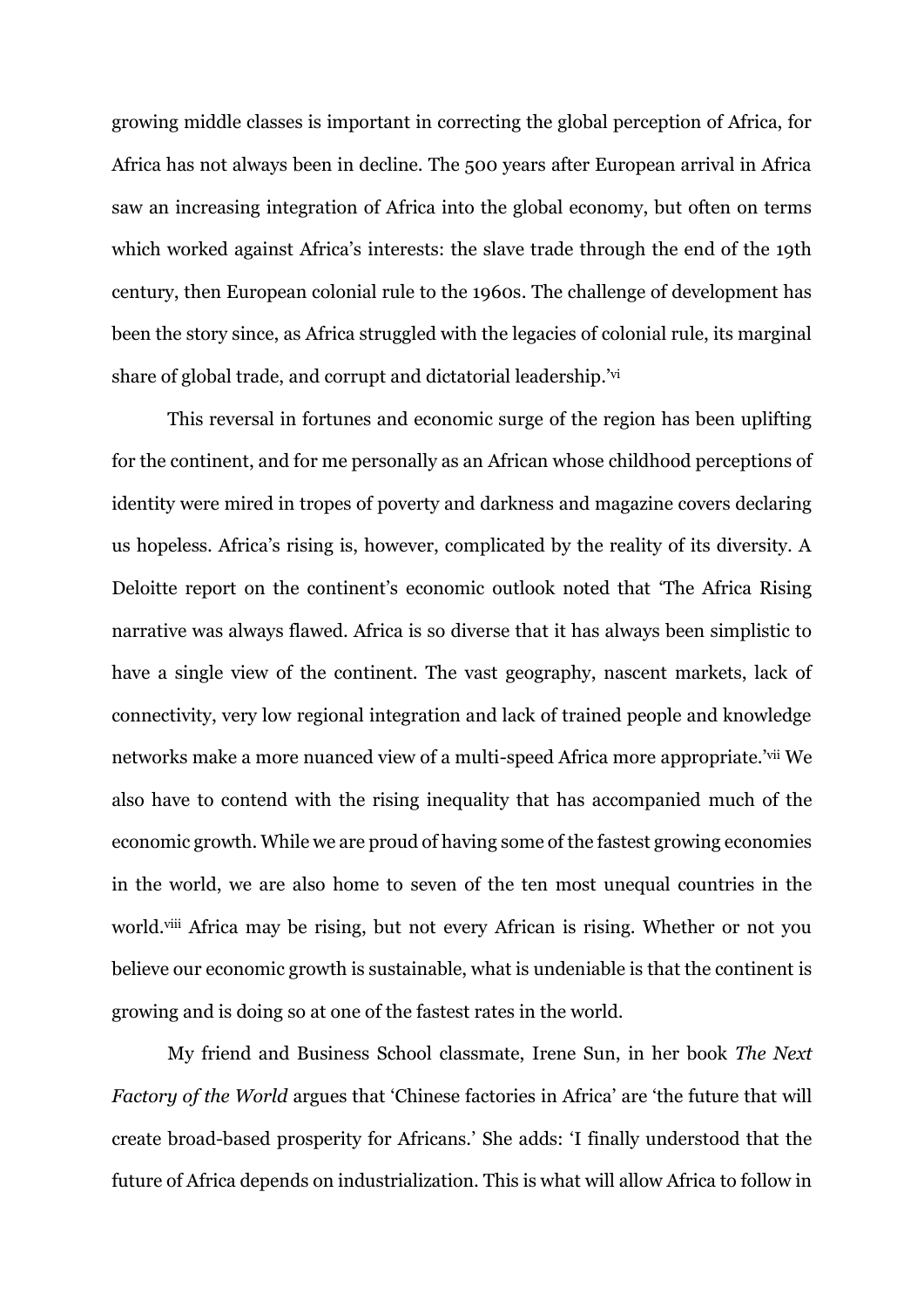the footsteps of Japan, South Korea, Taiwan and China: to employ its booming population, to grow world-class firms, to raise living standards across the bulk of its populace.<sup>'ix</sup> I adore and respect Irene, but I do not fully agree with her conclusion. There is no question that industrialisation must play a key role in Africa's transformation. However, instead of following in the footsteps of China, the digital technology revolution allows for a different model and a different story for Africa, one that can be pioneered internally, not by the Chinese or the Europeans, but by us Africans.

The technology revolution, coupled with globalisation, has ushered in a new era for the continent, exemplified by an economic leapfrogging aided by the mobile phone, which has underpinned an explosion in innovation. After a decade and a half of rapid urbanisation and strong economic growth, digital Africa is emerging. In Africa's major cities, 50% of consumers have Internet-enabled devices with 3G networks. Across Sub-Saharan Africa, smartphone adoption is at 34% (compared to 57% in Asia-Pacific, 70% in Europe and 61% in Latin America), and is forecasted to reach 68% by 2025. Infrastructural development and the fall in global smartphone prices have contributed to millions of Africans going online.xi In 2018, the number of Africans online was estimated at 453 million with a current penetration of 35% (compared to a global average of 54%). While the rest of the world experienced a growth rate in Internet penetration of 89% from 2000 – 2017, Africa grew at an exponential rate of 9,942% over the same period, albeit from a much smaller base.<sup>xii</sup>

Of course, this leapfrogging and growth in telecommunication did not occur in a vacuum. It was enabled by billions of dollars of investments in telecommunication infrastructure in the African continent over the past two decades. Approximately \$70 billion has been invested in the telecommunications sector in Nigeria alone.xiii These investments are still not enough. Most African countries lag other emerging markets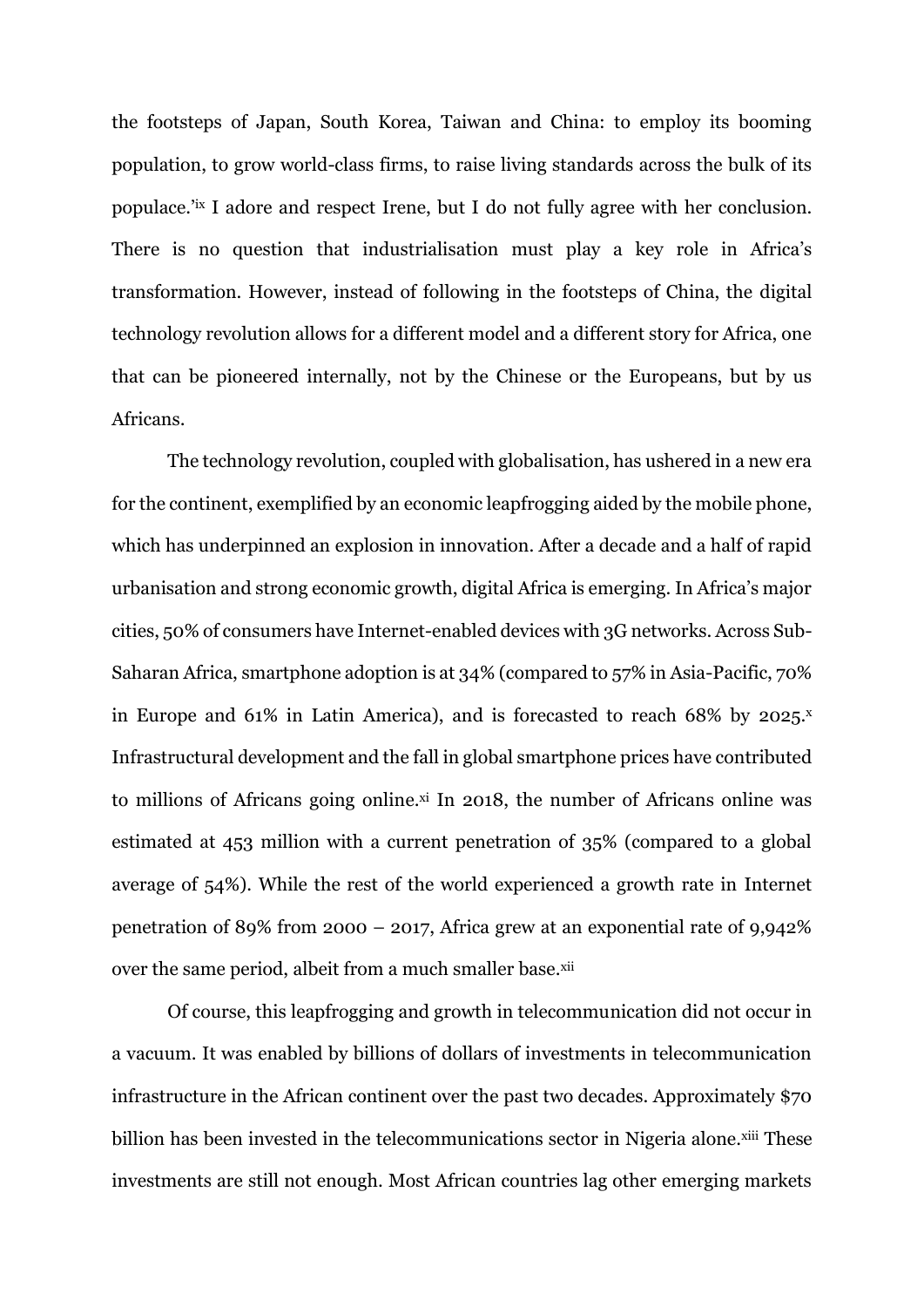in infrastructure. Electric power consumption in Africa is on average 632 kilowatt hours per person compared to 2,622 in Brazil, Russia, India and China, and Africa's demand for electricity is forecasted to quadruple between 2010 and 2040. Xiv Road density in Africa is a paltry 97 kilometres of road per square kilometre compared to 485 in Brazil, India and China.xv Many African countries need to address the infrastructure gap (estimated at \$350 billion annually) to create the enabling environment for technology to flourish: the road and transportation networks to power e-commerce deliveries, reliable energy to power computers, hospitals, schools among others.<sup>xvi</sup>

The digital infrastructure has sparked a new wave of innovation as young entrepreneurs leverage the digital economy to create for profit, non-profit and hybrid enterprises to change their communities. Research by McKinsey points to Internetrelated services as a driver of economic growth and social development. 'An increase in a country's Internet maturity correlates with a sizable increase in real per capita GDP. As countries go online, they realize efficiencies in the delivery of public services and the operations of large and small businesses alike.'xvii The Internet is estimated to have contributed more than 10% of total GDP growth in China, India and Brazil over a five-year period.xviii

Technology and globalisation are transforming the African continent and are equipping young entrepreneurs with tools to build enterprises that could not have been possible decades ago. At the same time, technology isn't a panacea, and there are many young entrepreneurs solving important challenges on the continent that aren't dependent on digital technologies, such as Bernice Dapaah who founded the Ghana Bamboo Bikes Initiative, hiring young women to use bamboo to create environmentally friendly bicycles or Bilikiss Adebiyi who founded Wecyclers, a social enterprise empowering low-income communities to turn 'trash into cash' by offering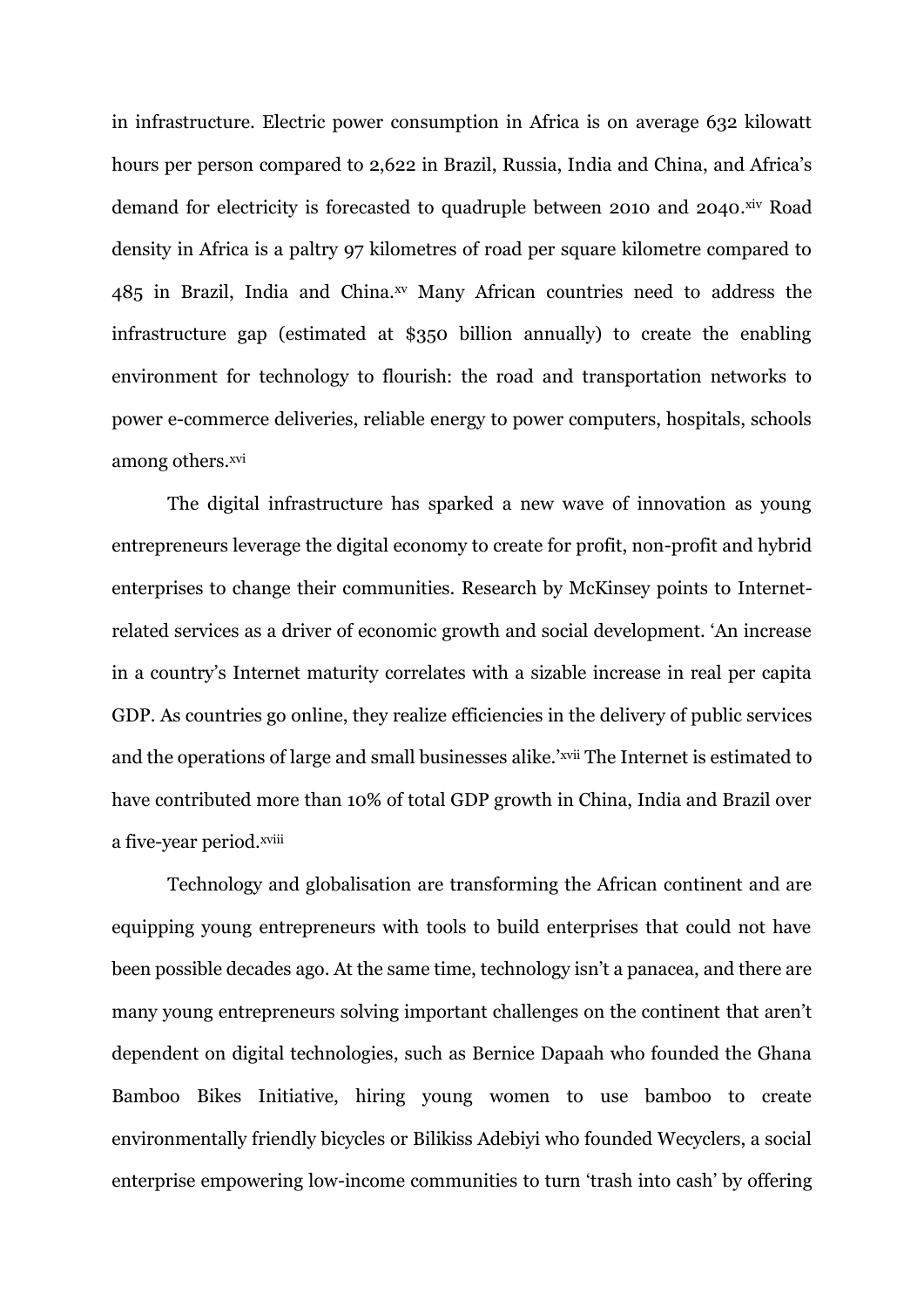convenient household recycling services using a fleet of low-cost cargo bikes.xix Technology is a means to an end and not an end in and of itself.

Our history in Africa is rife with extraordinary personalities. In 1324, the Muslim king of Mali, Mansa Musa, embarked on a legendary pilgrimage to Mecca. Musa, who is considered by some historians to be the wealthiest individual in history, and his entourage are alleged to have given away so much gold during their stopover in Cairo that the price of the metal was depressed in the region for decades. Stories of Mansa Musa's wealth went global. When Angelino Dulcert of Majorca created a map of the world in 1339, for the first time ever, Mali was featured.xx In recent times, Mali has dominated the news media for different reasons, in reports on civil conflicts, food insecurity, and poverty. Yet, I met many young entrepreneurs determined to build a new narrative for Mali: from Aliou Yattasaye who developed the first Malian smartphone, the YuvSmart (which is distributed throughout the country in partnership with Orange Mali) to Issam Chleuh, an impact investor and Tutu Fellow who is building incubators in Bamako to support the next generation of start-ups.

This book is the product of spending seven years, from 2012 to 2019, traversing the nooks and crannies of my continent, visiting forty-five African countries, and interviewing in depth over six hundred young entrepreneurs. It is an attempt to capture the Africa being built through the eyes of the new generation of young Africans: the aspiring Mansa Musas (without his excess), the young women and men who are taking charge of their destinies and building business enterprises and innovative non-profits to radically change their lives and the lives of their communities. It is telling the stories of markets being created, industries being disrupted, and theories being challenged, and describing the challenges and opportunities of making futures on a continent so complex and diverse, and exciting.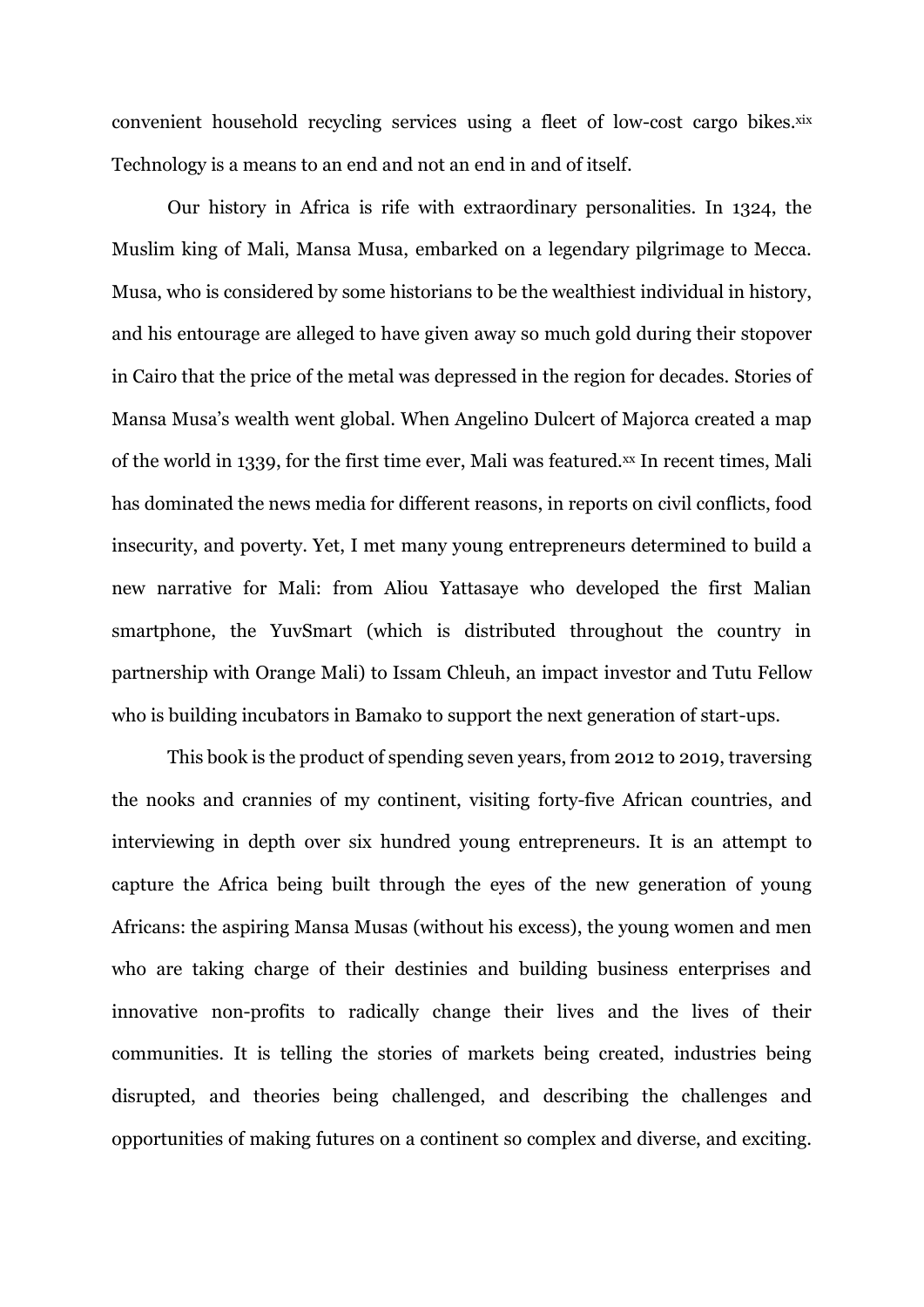The hope of the continent, and the future of its trajectory, lie in my generation and with these iconic young entrepreneurs.

While I would have loved to write about all six hundred interviewees, a scale of that nature would have turned into a ten-volume, five-year writing project. Although all the entrepreneurs informed and shaped my thinking, this book focuses on seventeen of those entrepreneurs who represent the breadth of diverse entrepreneurial journeys on the continent, organised across four broad sections: The Aspiring Moguls (general business entrepreneurs), The Sociopreneurs (social entrepreneurs), The Creatives (entrepreneurs in the creative economy), and The Techies (technology entrepreneurs). The seventeen entrepreneurs profiled in depth are a mélange of eight women and nine men from thirteen countries spanning North, West, Central, East and Southern Africa. Their stories are inspiring and uplifting, a testament to a new age and new possibilities for the African continent. I daresay the 21st century could be the African century, driven by its young people. Unlike most of the rest of the world which will have an ageing demographic, the continent of Africa will have the largest youth population in the world.xxi Consequently, one of our biggest challenges will be creating economic opportunities for this youth bulge, so it becomes an asset in our growth trajectory, and not a liability that could hamper our progress.

In many ways, I'm privileged and well-positioned to tell the story of African entrepreneurship. Growing up in Ghana, I thought I could understand and change my world through humanitarian activism. I led anti-poverty and environmental campaigns at age twelve, and even founded my first non-profit at age sixteen. Though I remain committed to service, I grew disillusioned with my goal to help Ghana through conventional activism.

In 2007, when I was a college freshman, my roommate Darryl Finkton and I founded a non-profit focused on clean water and sanitation called Cleanacwa. For our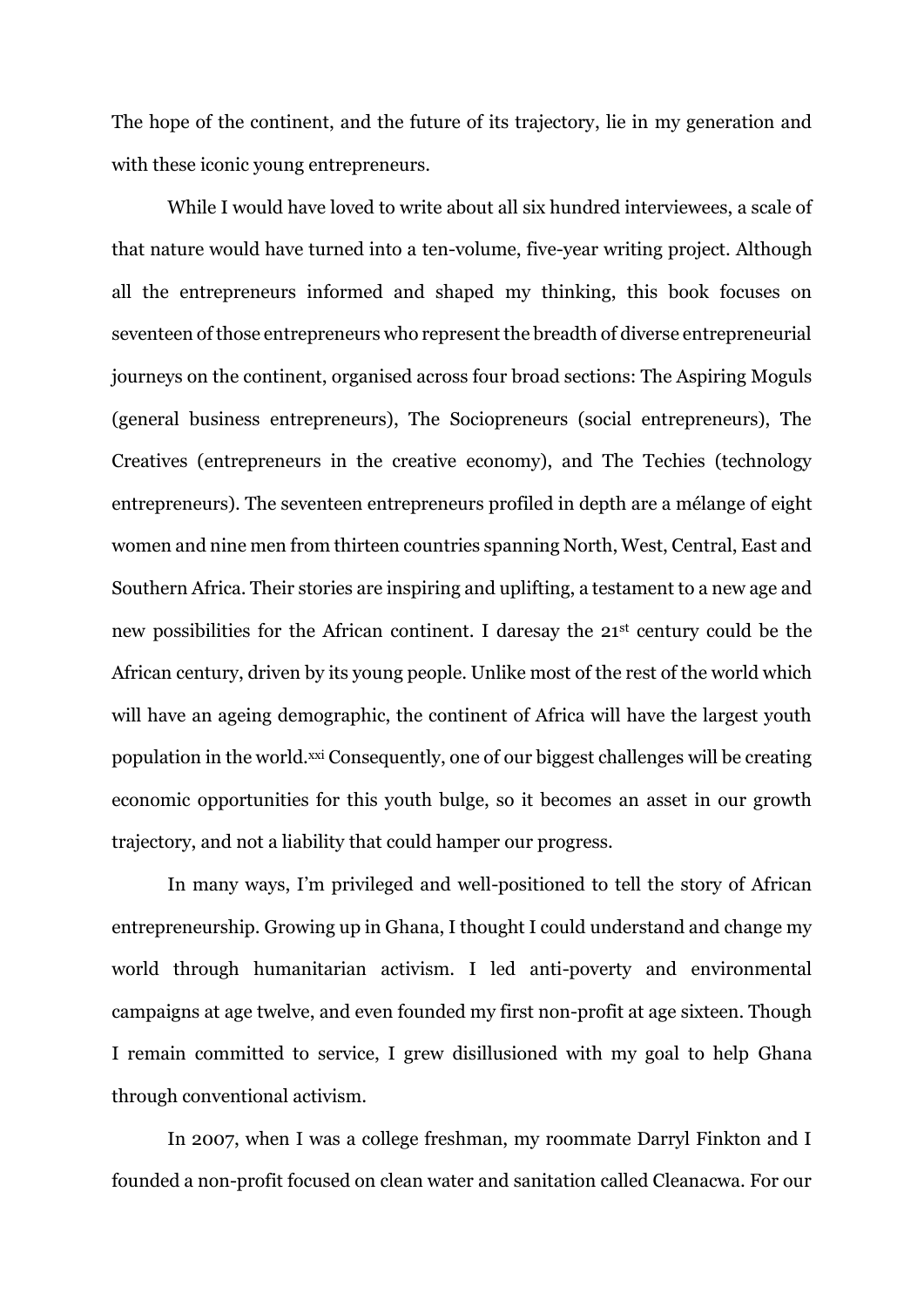first project, we spearheaded the provision of water and sanitation infrastructure in Agyementi, a village in Ghana with an *E. Coli*-infested spring source that resulted in high diarrhoea incidence and high infant mortality rates. During our project in Agyementi, I asked one of the community members 'What is the greatest need in your community?' Expecting him to say a hospital or a school, I was stunned by his response: 'Yɛ pɛ ajuma,' he said. *We want jobs.*

Partly inspired by this man in Agyementi, I founded Golden Palm Investments (GPI) in 2007 with the equivalent of \$100, and then subsequently raised \$50,000 in seed capital from investors. Under the umbrella of GPI, we invested in agriculture in southern Ghana, employed over thirty people, and provided technology such as tractors and high-yield seeds to local farmers. By the end of 2008, GPI's investments in Ghana had doubled the capital invested. But 2008, being an election year, saw a sharp widening of the fiscal deficit and plummeting depreciation of the currency: our returns halved overnight in US dollars. Ten years later, GPI has backed businesses operating all over the African continent. We have invested in diverse businesses including a health data company, a real estate development company, a baby food business, a mobile survey start-up, a FinTech company, a precision agriculture autonomous systems company, and many others. Collectively, our portfolio companies have raised over \$500 million in venture financing. Many have been successful, and a few have been failures.

In 2017, I decided to focus our efforts on healthcare as I believe it is one of the most compelling opportunities from both a business and a social impact perspective. I partnered with Dr. Chinny Ogunro (who is profiled in this book) to build Africa Health Holdings, a technology-enabled healthcare platform that acquires and manages hospitals, clinics and other healthcare assets across Africa. We are adopting emerging technologies such as telemedicine and artificial intelligence that will lower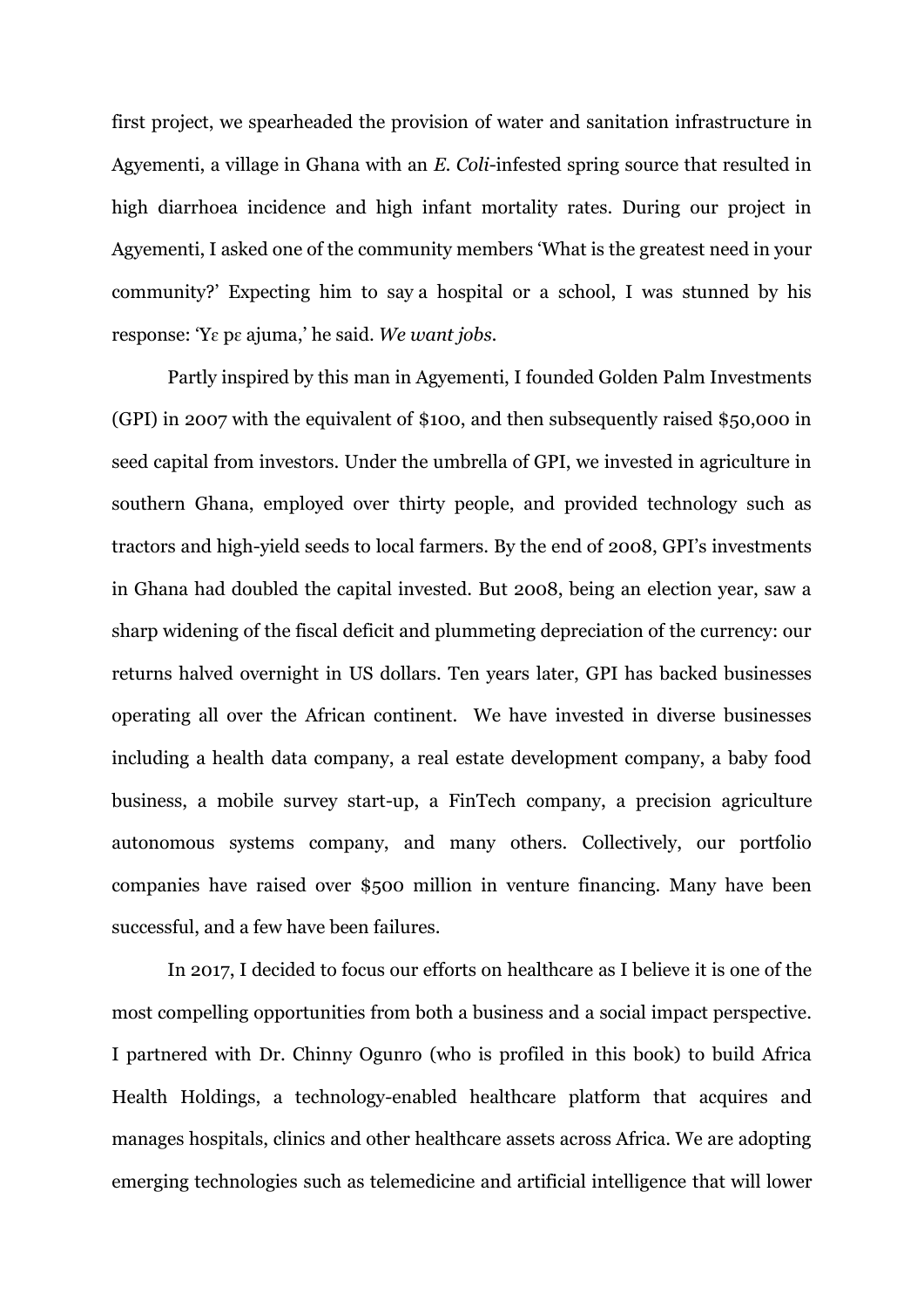the cost and increase the quality of healthcare delivery in Africa, as well as managing these healthcare facilities more efficiently at scale. Dealing with volatile macroeconomic conditions, human capital challenges, and an infrastructure deficit, being an entrepreneur on the African continent for over a decade has been a journey in strategy, operations, finance, leadership and everything in between.

While entrepreneurship offers one of many important tools in addressing our socio-economic challenges on the continent, I recognise that the glorification of entrepreneurship and the romanticised view of every poor person as a potential entrepreneur is a recipe for failure. Entrepreneurship will play a key role in building a sustainable economic future for the region, but it cannot solve intractable challenges of governance and infrastructure. It is important that we do not fall for the ruse some policymakers and government officials are guilty of, which is abdicating their responsibility to solve our economic challenges by outsourcing solutions to 'entrepreneurship.' It is an abstract illusion which creates a false sense of hope.

*Making Futures: Young Entrepreneurs in a Dynamic Africa* is not just a collection of stories of a changing Africa through the eyes of some of the youngest and most promising African entrepreneurs; it is the telling of the story of an emerging entrepreneurial ecosystem in Africa, and how young entrepreneurs are building enterprises at scale in a digital age. My goal is to equip readers with intimate knowledge of the markets and growth across the region, and to show how young entrepreneurs are identifying problems as opportunities and making futures in a continent that is poised for economic growth and opportunity.

## **REFERENCES**

```
Introduction 
i The Economist. (2000). The hopeless continent. [online] Available at: 
https://www.economist.com/node/21519234 [Accessed 3 May 2018].
```
<u>.</u>